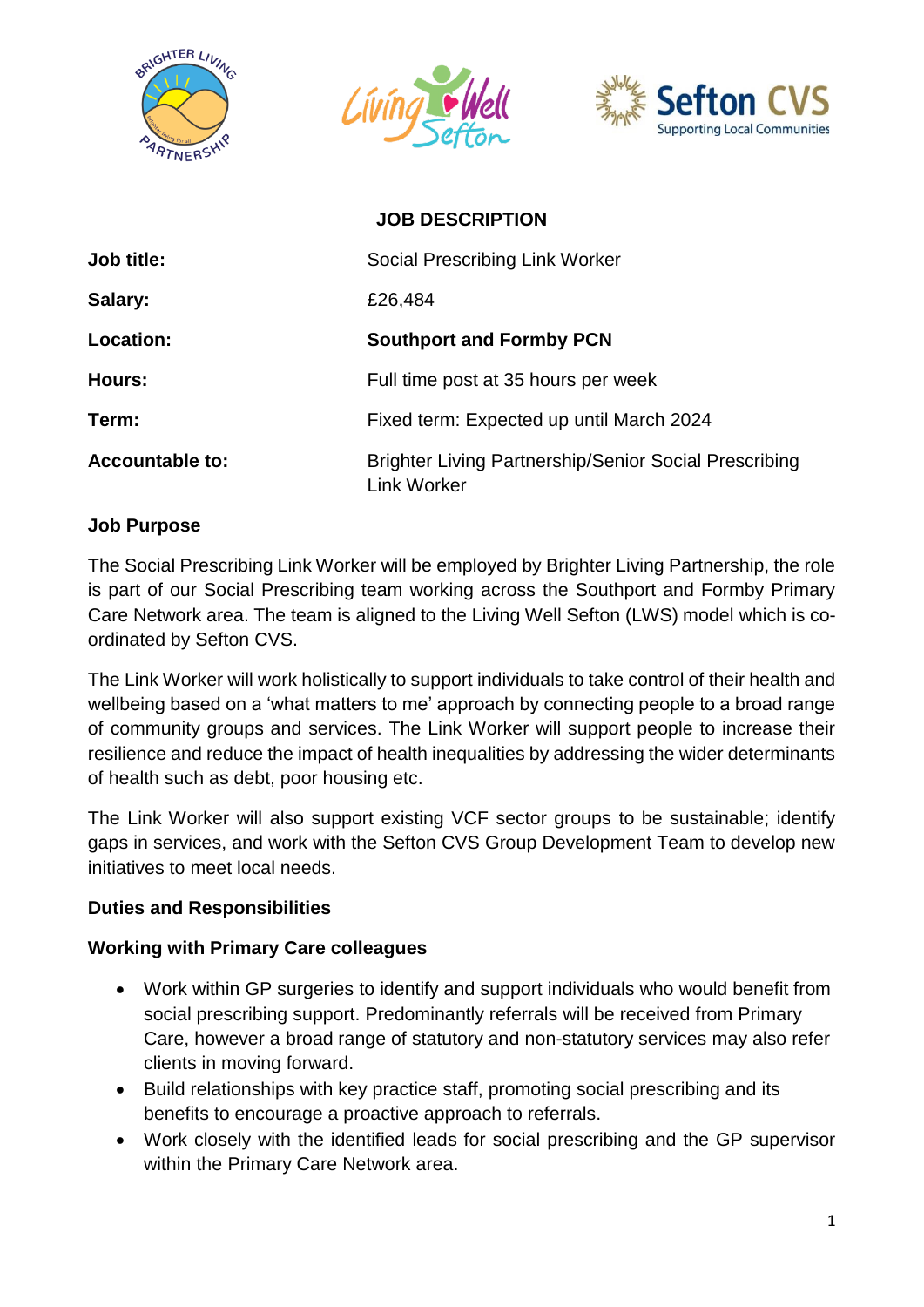- Be an active member of the multidisciplinary team within developing integrated care teams, attending a range of meetings to offer input around social prescribing including multi-disciplinary team meetings in practices, 'early help' huddles and others as appropriate.
- As a representative of the GP surgeries, be proactive in developing strong links with all local agencies to encourage referrals, confidence in service and effective partnership working.

## **Providing individualised care to members of the community**

- Provide personalised support to individuals, their families and carers to take control of their wellbeing, live independently and improve their health outcomes. Develop trusting relationships by giving people time and the opportunity to reflect on 'what matters to me'.
- Meeting people on a one to one basis, including home visits, to provide nonjudgemental support and information respecting choice and diversity and giving people the time to build trust with the link worker.
- Working with a strength-based approach focusing on the person's assets, co-produce a personalised support plan, to improve health and wellbeing, introducing or reconnecting people to community groups and statutory services.
- Managing and prioritising a caseload including competing demands from a range of practices.
- Maintain a strong awareness and understanding of when it is appropriate or necessary to refer people back to other health professionals/agencies, when what the person needs is beyond the scope of the link worker role  $-$  e.g. when there is a mental health need requiring a qualified practitioner.
- Where appropriate, physically introduce people to community groups, activities and statutory services, ensuring they are comfortable. Follow up to ensure they are happy, able to engage, included and receiving good support.

# **Supporting an increase in community resilience**

- Maintain a thorough awareness of the community assets available in the Primary Care Network area.
- As a representative of the LWS partnership and the employing organisation the link worker should develop good working relationships with community groups and organisations within the local area footprint and across the borough, maintaining high levels of professionalism at all times.
- Work with the Living Well Sefton programme management team and other partners to ensure that groups receiving referrals are safe and quality assured and able to meet the needs of the clients referred.
- Ensure that groups and organisations are not negatively impacted by receiving social prescribing referrals by ensuring all referrals are appropriate and that they have the capacity to support those referred.
- Work with the LWS programme management team and other partners to identify where groups may need support to increase their resilience and sustainability.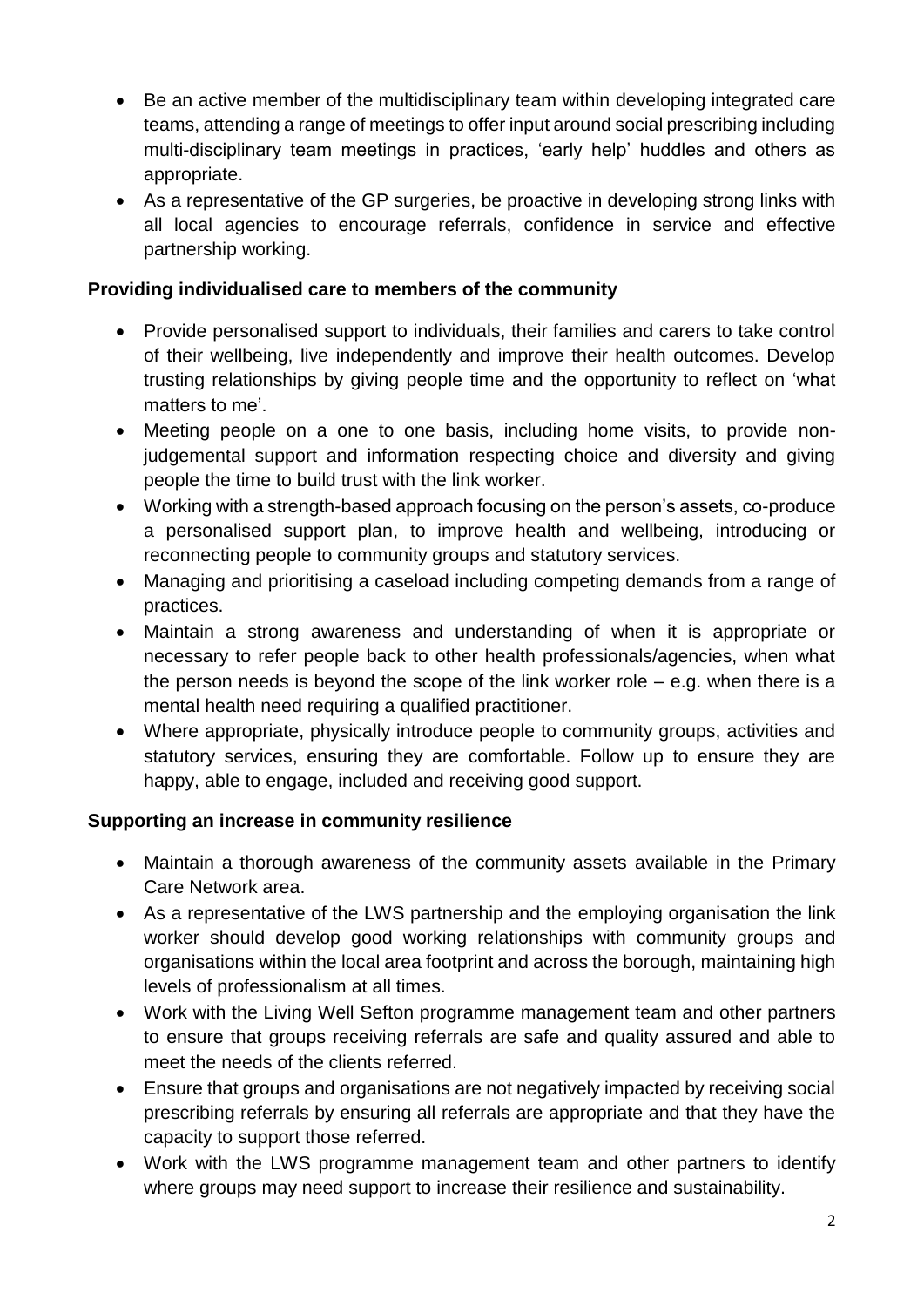• Work with members of the community, partner agencies, LWS partners, Brighter Living Partnership and Sefton CVS teams to identify gaps in provision and work collaboratively and creatively to address unmet needs including supporting groups and individuals to develop new projects and access available funding.

# **Working as part of the Living Well Sefton (LWS) partnership**

- Support the LWS programme management team to monitor the effectiveness of the programme by ensuring client records are up to date, providing regular updates to the programme management team, completing case studies and providing additional information as required.
- Be an active member of the LWS team, working with mentors and other colleagues to support clients to improve their health and wellbeing, taking part in training and development days, identifying potential for collaboration and promoting the wider service.
- Attend regular social prescribing team meetings to ensure best practice is shared, refine referral processes and data capture and access peer support from the wider link worker team.

# **General**

- Working with the line manager of the post to identify training needs and undertake continuing professional development as appropriate.
- Participate in local mandatory and other professional training and development including MECC and HNA training.
- Participate in nationally required NHS Link Worker training.
- Adhere to organisational policies and procedures, including confidentiality, safeguarding, lone working, information governance, and health and safety.
- Work with your line manager to access regular 'supervision', to enable you to deal effectively with the difficult issues that people present.
- Undertake any tasks consistent with the level of the post and the scope of the role, ensuring that work is delivered in a timely and effective manner.
- Duties may vary from time to time, without changing the general character of the post or the level of responsibility.
- Undertake other duties as may be reasonably required within the general terms of the job description.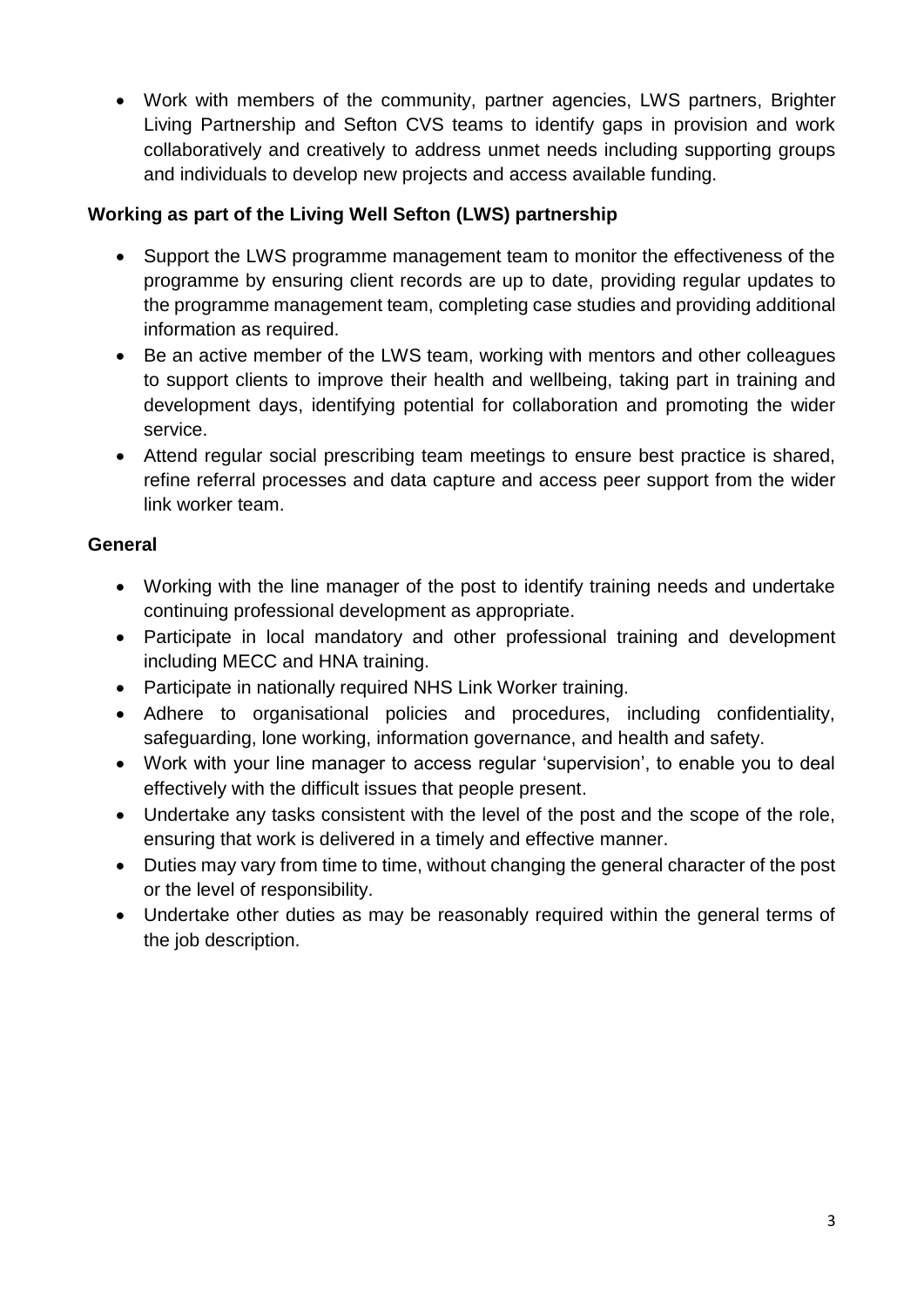





# **SOCIAL PRESCRIBING LINK WORKER**

# **PERSON SPECIFICATION**

The post-holder will need to demonstrate that they have the skills and experience in each of the following areas and will be required to respond to each of the requirements listed below.

|                                    |                                                                                                                                                                                             |     | <b>HOW TESTED?</b>                               |  |  |
|------------------------------------|---------------------------------------------------------------------------------------------------------------------------------------------------------------------------------------------|-----|--------------------------------------------------|--|--|
| <b>REQUIREMENTS</b>                |                                                                                                                                                                                             | E/D | Application<br>Form/Interview/Refere<br>nce/Test |  |  |
| <b>QUALIFICATIONS AND TRAINING</b> |                                                                                                                                                                                             |     |                                                  |  |  |
|                                    | NVQ Level 3 in health care or equivalent in a<br>relevant field                                                                                                                             | D   | Application                                      |  |  |
|                                    | Higher education qualification relevant to the role                                                                                                                                         | D   | Application                                      |  |  |
|                                    | Evidence of continued professional development<br>appropriate to the role                                                                                                                   | E   | Application/Interview                            |  |  |
| <b>KNOWLEDGE AND SKILLS</b>        |                                                                                                                                                                                             |     |                                                  |  |  |
| $\bullet$                          | Able to demonstrate a commitment to and<br>understanding of confidentiality in relation to the<br>post, including a strong understanding of<br>information governance and GDPR requirements | E   | Application/Interview                            |  |  |
|                                    | A thorough understanding of safeguarding issues<br>for adults and children including high levels of<br>confidence in appropriately raising safeguarding                                     | E   | Application/Interview                            |  |  |
|                                    | concerns in line with local policies<br>Ability to prioritise and organise own work load                                                                                                    | Е   | Application/Interview                            |  |  |
|                                    |                                                                                                                                                                                             |     |                                                  |  |  |
|                                    | Knowledge of the 'personalised care' approach                                                                                                                                               | E   | Application/Interview                            |  |  |
|                                    | Knowledge of the 'wider determinants of health' and<br>their impact on communities                                                                                                          | E   | Application/Interview                            |  |  |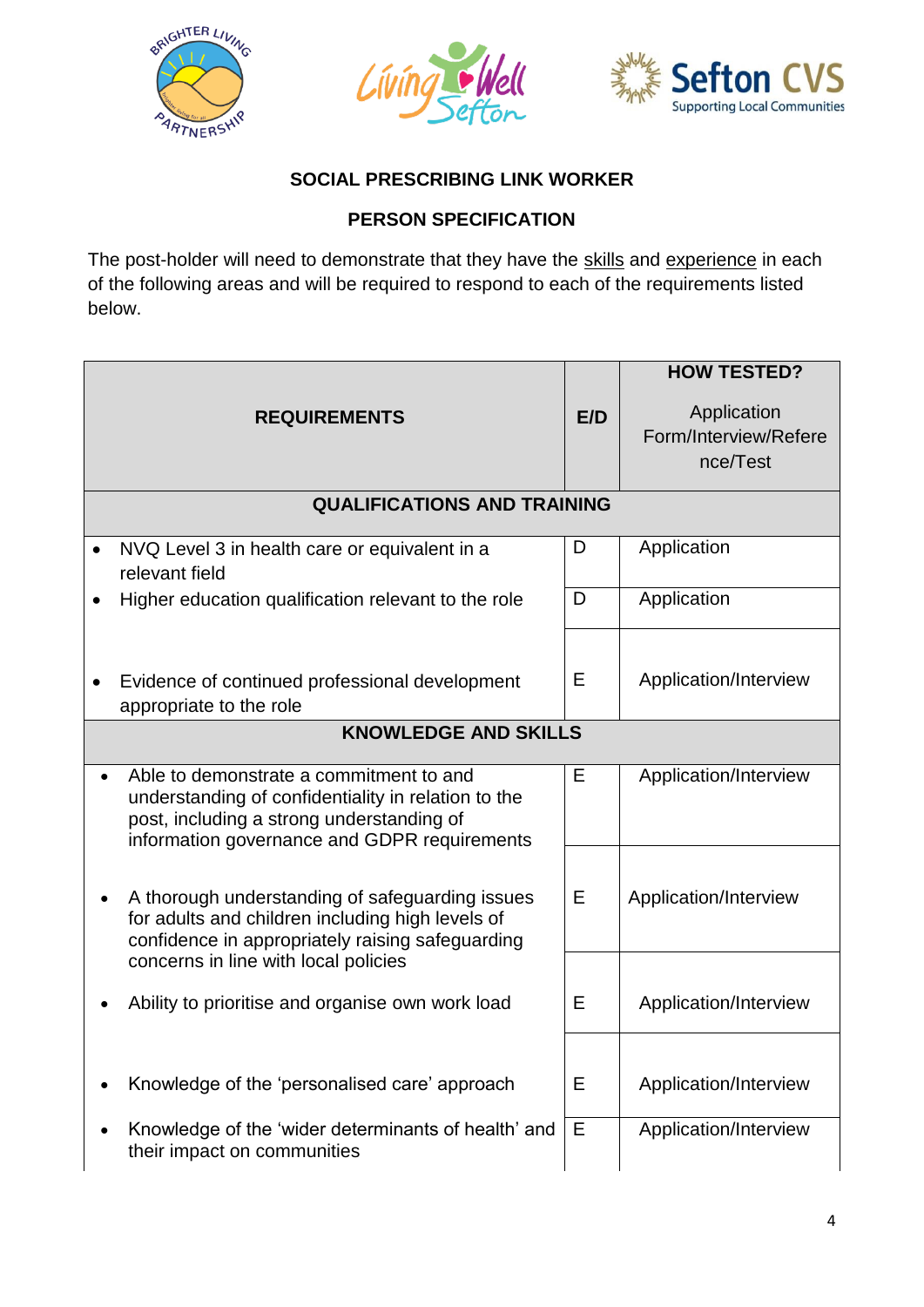|                       | Ability to evaluate and implement appropriate<br>service developments with support from                                                                                                  |   | Application/Interview |  |  |
|-----------------------|------------------------------------------------------------------------------------------------------------------------------------------------------------------------------------------|---|-----------------------|--|--|
| $\bullet$             | managers<br>Excellent communication and interpersonal skills,<br>able to communicate with people at a range of                                                                           |   | Application/Interview |  |  |
| levels<br>flexibility | Ability to work independently, under pressure with                                                                                                                                       | E | Application/Interview |  |  |
|                       | Excellent team working skills                                                                                                                                                            | Е | Application/Interview |  |  |
|                       | A clear understanding of the principles of health<br>improvement and behaviour change                                                                                                    | D | Application/Interview |  |  |
| $\bullet$             | Excellent understanding of the range of community<br>services available in Sefton                                                                                                        | Е | Application/Interview |  |  |
| $\bullet$             | Willing to work flexibly outside normal working<br>hours to meet the needs of the service                                                                                                | E | Application/Interview |  |  |
|                       | Good IT skills, confident in using a range of IT<br>platforms, applications and devices                                                                                                  | E | Application/Interview |  |  |
| <b>EXPERIENCE</b>     |                                                                                                                                                                                          |   |                       |  |  |
|                       |                                                                                                                                                                                          |   |                       |  |  |
|                       | Extensive experience of working with challenging,<br>client groups, e.g. mental health service users,<br>those with substance misuse problems, people<br>with learning difficulties etc. | E | Application/Interview |  |  |
|                       | Experience of supporting and empowering<br>individuals to make positive changes in their lives                                                                                           | Е | Application/Interview |  |  |
|                       | Experience of working as part of a multi-                                                                                                                                                | Е | Application/Interview |  |  |
|                       | disciplinary team in a range of settings<br>Experiencing of managing and prioritising a case                                                                                             | Е | Application/Interview |  |  |
|                       | load of clients with competing demands<br>Experience of using databases, developing<br>evaluation materials & reports                                                                    | D | Application/Interview |  |  |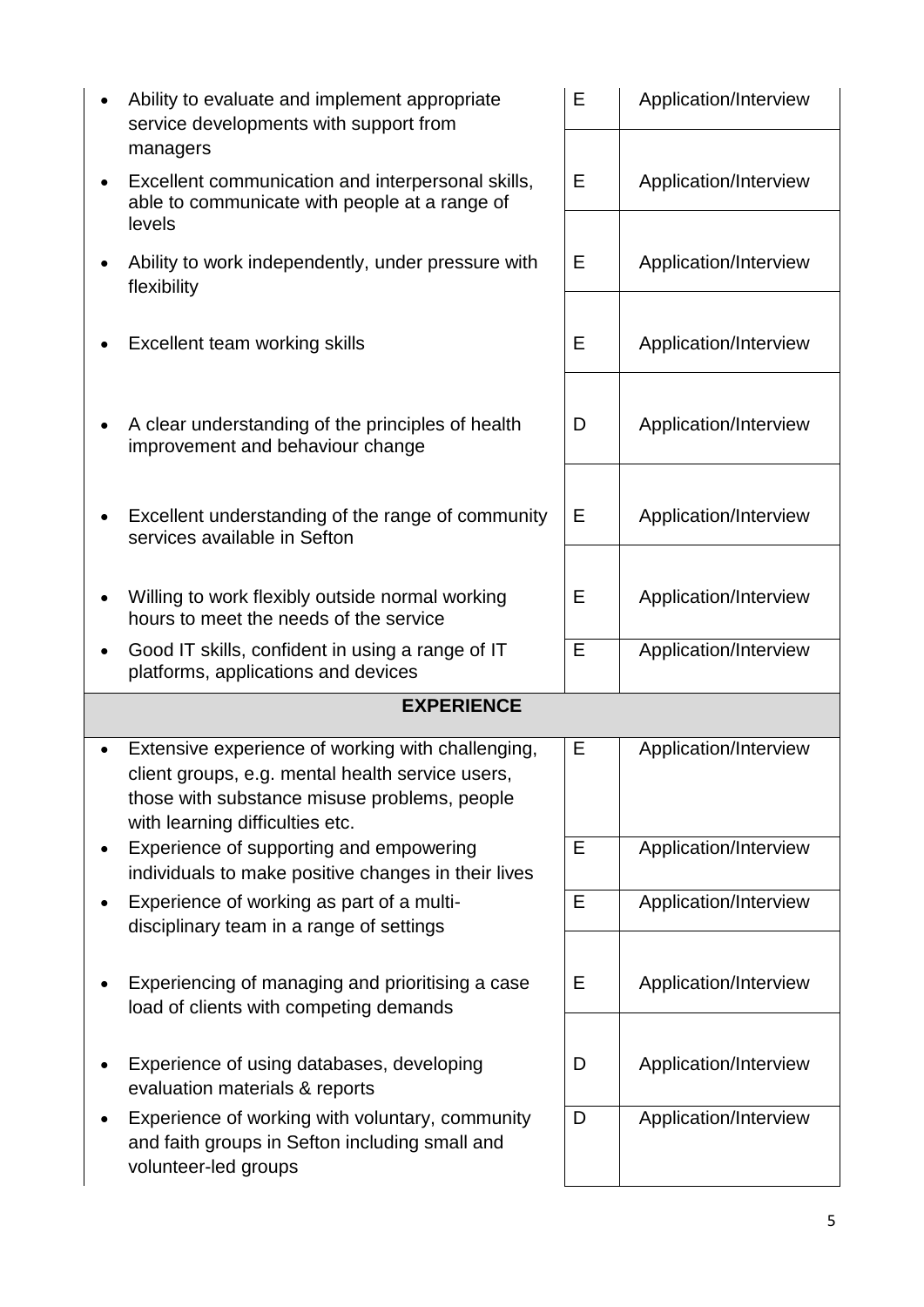| Experience of working collaboratively, across<br>organisations to build relationships and improve<br>outcomes for clients | Е | Application/Interview |  |  |  |
|---------------------------------------------------------------------------------------------------------------------------|---|-----------------------|--|--|--|
| <b>PERSONAL REQUIREMENTS</b>                                                                                              |   |                       |  |  |  |
| Self-motivated, resilient and a resourceful<br>problem solver                                                             | Е | Application/Interview |  |  |  |
| High levels of emotional intelligence able to<br>quickly build rapport and positive working<br>relationships              | E | Application/Interview |  |  |  |
| Full driver's license and use of a vehicle for work                                                                       | D | Application           |  |  |  |

## General

The post-holder will be required to participate in staff development and use all relevant learning opportunities to improve personal skills.

The post-holder will be required to confirm their eligibility to work in the UK in order to comply with employment legislation.

Where the job involves engaging in regulated activity, the successful candidate will be required to undergo a Disclosure and Barring Service (CRB) enhanced check before appointment is confirmed.

## **Confidentiality**

The post-holder must maintain the confidentiality of all information and records relating to the work of Sefton CVS, in accordance with the organisation's procedures and policies.

### Hours of Work

The post-holder must be prepared to work flexible hours, in line with the requirements of the post. This may involve some evening and occasional weekend work, for which time off in lieu will be granted, subject to Sefton CVS's policies and procedures and prior agreement with the line-manager. The post-holder will be expected to adopt a mature and common sense approach to this arrangement.

### Pension

A Group Pension scheme is in operation and Sefton CVS contributes 6% on behalf of all employees who have opted to join the scheme. All employees are also automatically entitled to Income Protection insurance and Life Assurance cover for the duration of their contract.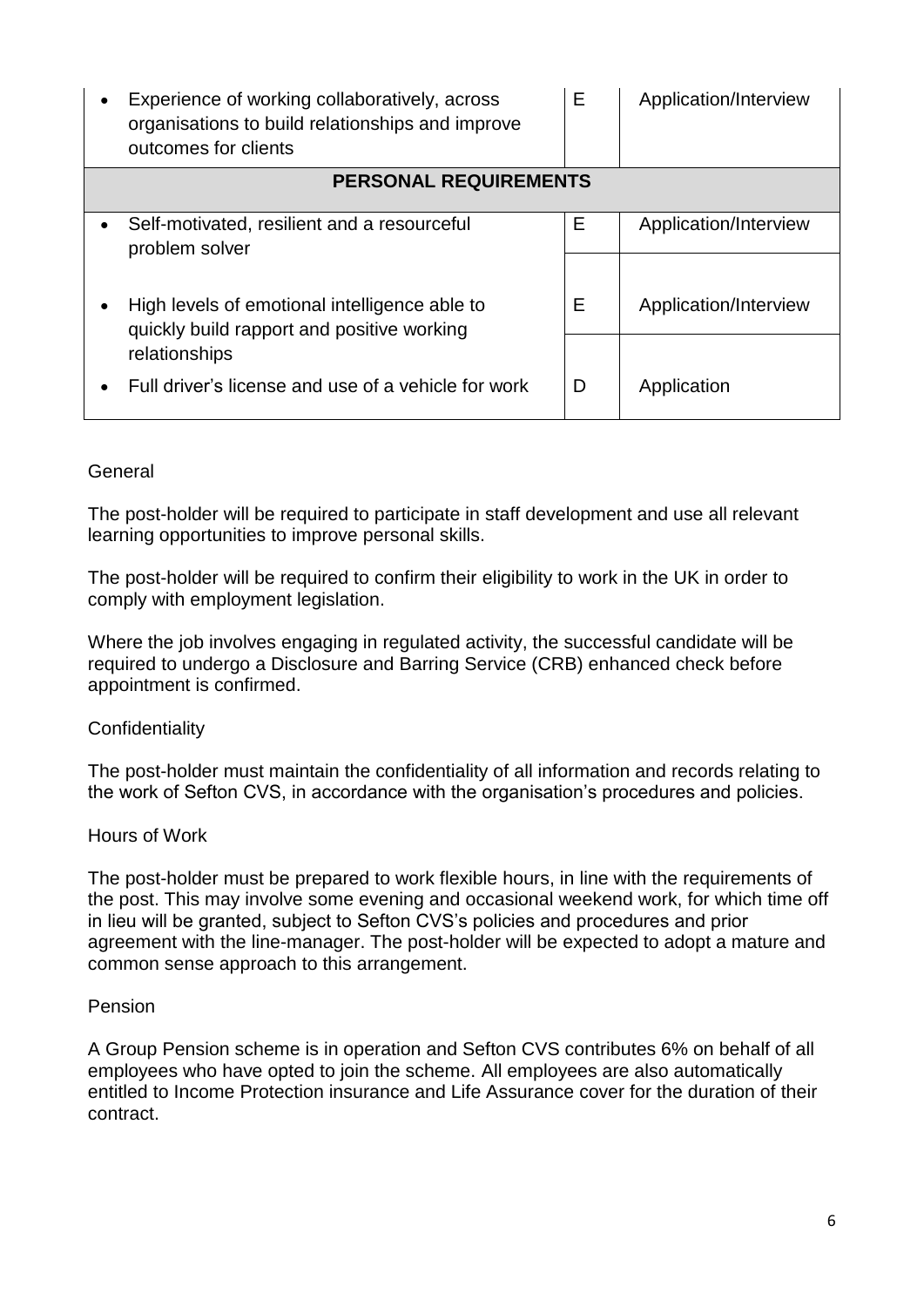### Annual Leave & Public Holidays

The annual leave entitlement is 26 days leave plus normal Bank & Public Holidays. The organisation reserves the right to close over the Christmas period. Employees are required to reserve the required amount of their holiday entitlement to cover these days.

Travel & Other Expenses

Reasonable expenses incurred in the course of duty will be reimbursed on receipt of a completed Sefton CVS Expenses Claim Form.

Equal Opportunities

Sefton CVS operates an equal opportunities policy and is committed to a programme of action to make this policy effective.

Although every attempt is made to meet the access needs of disabled people, it cannot always be guaranteed that every individual need will be met. For example, it may be necessary for the post-holder to attend meetings in buildings outside the normal project base where unimpaired access to such premises cannot be guaranteed.

Sefton CVS will work with individuals and others, where appropriate, to identify what reasonable adjustments can be made to accommodate access needs.

#### Navajo Charter Mark (LGBTIQA+)

Sefton CVS is committed to being an LGBTIQA+ friendly employer and provider of services.

In recognition of this, we were awarded the Navajo Charter Mark in 2012 for the steps we have undertaken to improve, and ensure the continued improvement of, our employment practices, service design, service delivery and access for LGBTIQA+ people within our communities.

Sefton CVS actively welcome people from LGBTIQA+ communities to apply for our job vacancies.

### Disability Confident Employer

Sefton CVS have been awarded the Disability Confident Employer accreditation (previously Disability Two Ticks) in recognition of our commitment to the recruitment, employment, retention and career development of disabled people.

What we mean by disability: The Equality Act 2010 defines a disabled person as someone who has a physical or mental impairment that has a substantial and long-term adverse effect on their ability to carry out normal day-to-day activities.

Guaranteed Interview: The Disability Confident Employer accreditation includes a guaranteed interview for any disabled applicant who meets the common and specific requirements for a job.